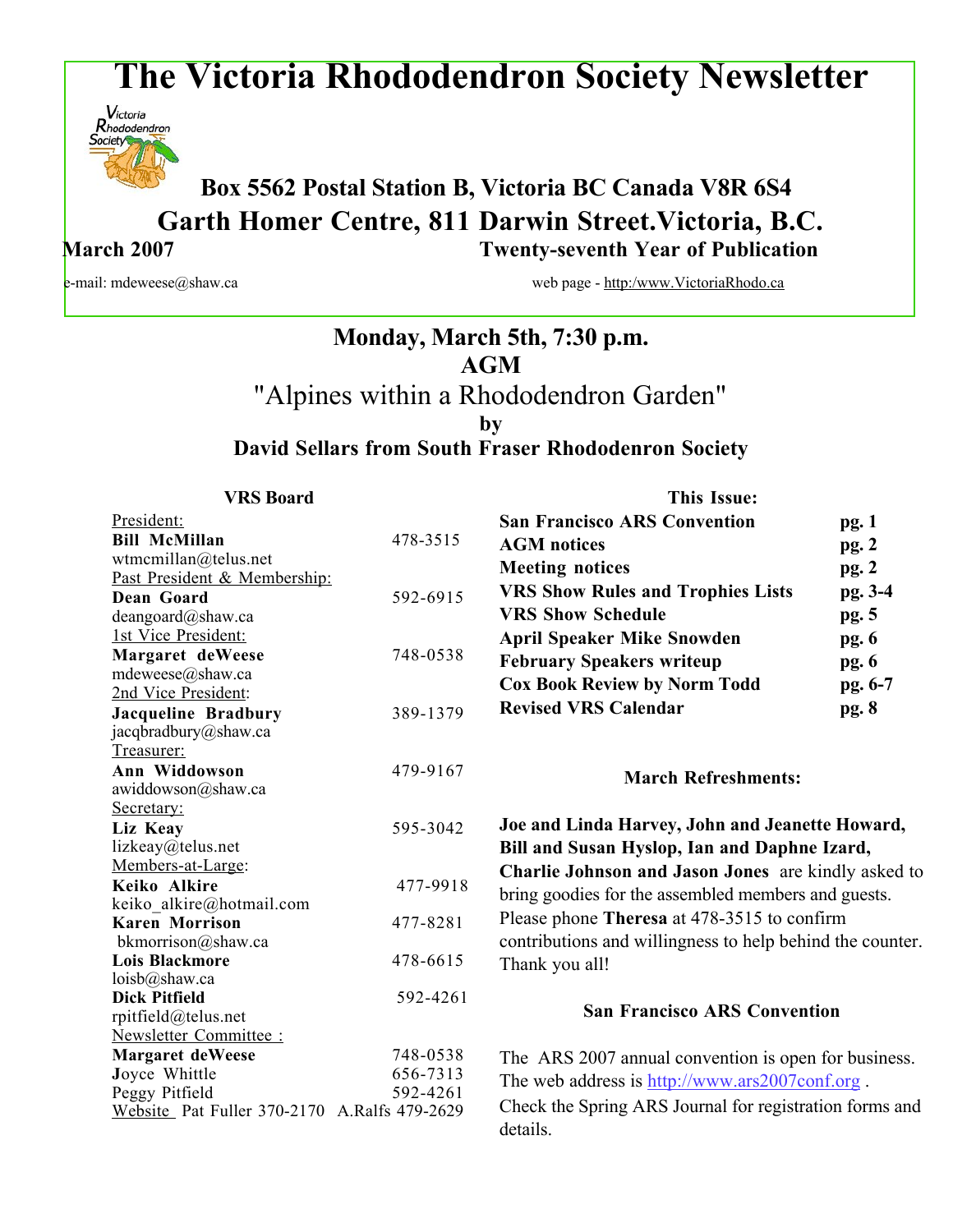## **The Annual General Meeting**

Elections of officers for the ensuing year are scheduled to take place at the AGM to be held during the March 5th meeting.

Nominations of Theresa McMillan and Arthur Ralfs have been received.Further should be submitted in writing to the Co-Chair of the Nominating Committee at least seven days in advance of the AGM, signed by the proposing member and authorized in writing by the person so nominated. Additional nominations to the Board, not to exceed two in number may be made from the floor at the AGM. No one shall be nominated for president or vice-president until he or she has been a member of the Society for at least two years. Only full members of the ARS can vote or be elected to the Board.

## **Plant Sale & Open Garden**

Saturday April 21st 10-1pm- Evelyn Weesjes- Wide selection of ferns, rhododendrons & shrubs-10629 Derrick Road ( left off West Saanich Rd. to Downey, left off Downey to Derrick) come early for best selection.

#### **Plant Sale & Open Garden**

Sunday April 29th 10-4pm-Carmen Varcoe & Friends-Wide selection of perennials-5450 Old West Saanich Rd. (some parking available next door at the Gazebo B & B

#### **Plantaholic's Plant Sale**

Sunday May 20th 9-12pm WE'VE MOVED! This year 2007 we will be at ABKHAZI GARDENS 1964 Fairfield Rd.-Gardens Open Free-Tearoom open from 10-For more info call Abkhazi Gardens 598-8096 Parking at Margaret Jenkins School



**Many thanks to Keiko Alkire and Liz Keay who have put in many years serving on the Board of the Victoria Rhododendron Society !**

rhodo gif courtesry of @ http://www.santalady.com/garden.html

#### **VIRAGS Spring Show**

The Vancouver Island Rock and Alpine Garden Society's Annual Spring Show will be held at the Cadboro Bay United Church Hall, 2625 Arbutus Road, Victoria, on Friday, March 30th from 1 PM to 8 PM, and on Saturday, March 31st from 9 AM to 4PM. Commercial growers will be in attendance and the Society's Annual Plant Sale will start on Saturday at 11 AM. Refreshments will be available. Non-member Exhibitors are welcome [Tel 389-1379} or jacqbradbury@shaw.ca]. Admission is by donation.

#### **Bargain Table**

Please bring in a plant or two for the bargain table and also rhododendrons for the Raffle and please identify who grew them.

## **VRS SHOW and PLANT SALE** *Mark Your Calendar*



**SET UP: APRIL 27th, 2007 9:30 a.m. on...**

**SHOW: APRIL 28th, 2007**

**Please volunteer and enter plants make it a great show!**

 **The trophy holders are reminded to return their trophies to the March meeting or directly to Jacqueline Bradbury so they may be made ready for the Show in April. Thank you!**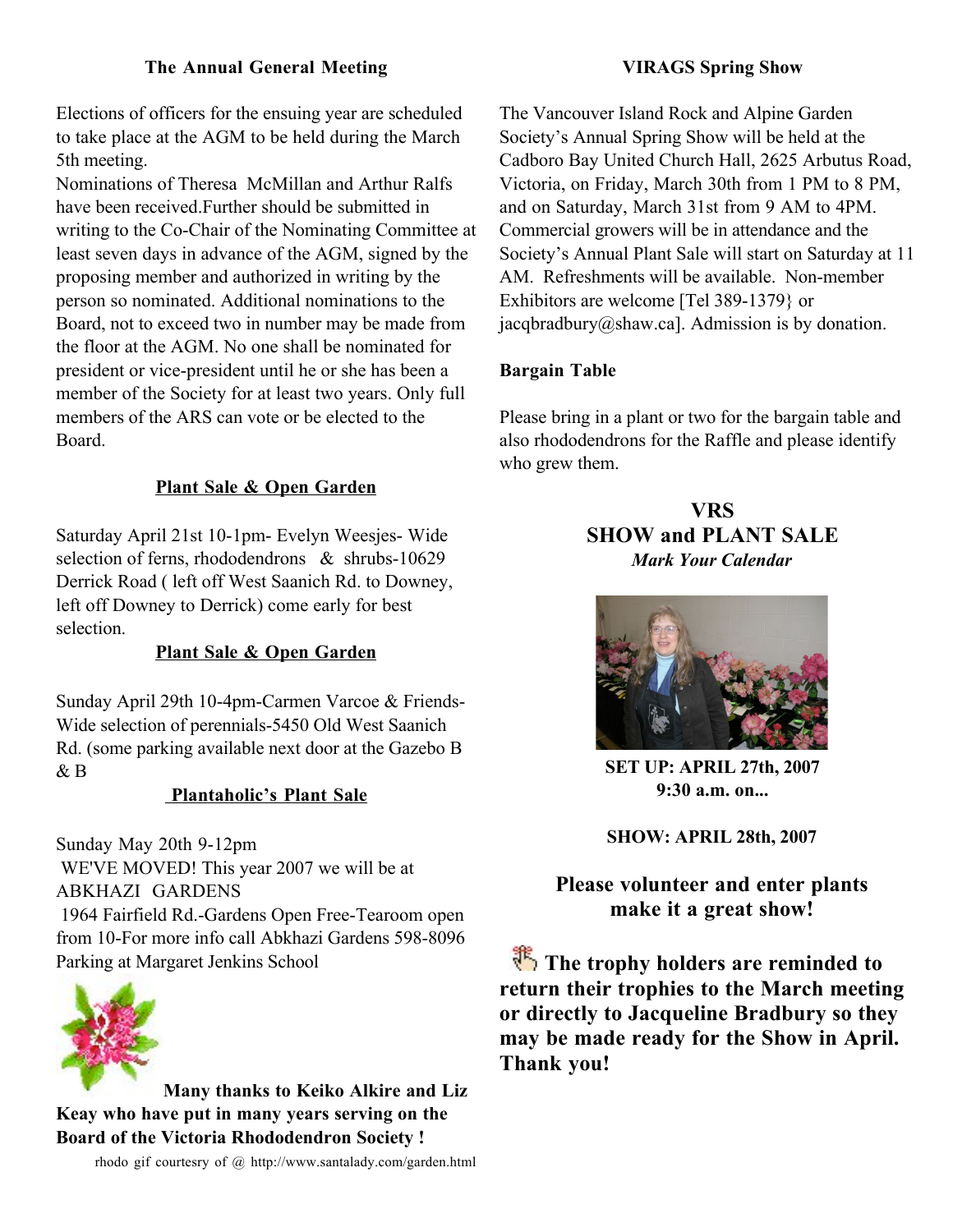## **Victoria Rhododendron Society - 2007 Annual Show**

## **April 28, 2007 - 11 a.m. to 4 p.m. Set-up for Entries, April 27 - 3 to 7 p.m.**

## **Cadboro Bay United Church Hall,**

## **2625 Arbutus Road, Victoria**

## **General Show Rules**

1. Exhibits will be accepted from members, non-members, hobbyists or commercial growers on **Friday, April 27** from **3:00 pm until 7:00 pm**. Later entries cannot be accepted. **No entries will be accepted Saturday, April 28**. Entry pick up will be between 4:00 p.m. and 4:15 p.m. after the show.

2. Exhibitors may enter as many specimens in a given class as are appropriate, but **each must be a separate cultivar.**

3. All plants and trusses should have been in the possession of the exhibitor since August 1 of the preceding year.

4. Rhododendron leaves (Class 83) shall consist of leaves top and underside shown, mounted and displayed on a white or black background.

5. Each exhibitor should use one official entry form to list the class number and plant name for all his/her entries. This form should be left at the registration desk. A show card, with group letter, class number, plant name, exhibitor's name and phone number must be completed for each entry. Help will be available to determine correct names and classes.

6. Classes may be subdivided where numbers warrant. As placement errors have occurred in the past, this year **entries will be placed on the tables only by members of the Show Committee.**

7. Each truss or spray shall be in a bottle appropriate in size. (Preferred are green bottles, eg. The Great Jamaican Ginger Beer Co.) The Society has some of these for use by exhibitors, but not enough for everyone. Please provide your own bottles if possible. The Society will take every care for the protection of all plants and trusses but cannot be held responsible for any loss or damage.

8. Exhibits shall not be removed from the show between the time of judging and the end of the show. **Exhibits may be picked up between 4:00 and 4:15 pm but not before.**

9 .During the hours of judging (Saturday morning from 8:00 until 11:00) **all members and exhibitors not on official duty are required to leave** the hall. **Only judges, clerks and assistants** designated by the show chair shall be present during the judging.

10. Exhibits entered in the **photography** section shall follow guidelines used by VIRAGs. They are: digital or conventional colour photographs printed on 8.5" x 11" matte or high resolution photo paper; white margins to 3/8"; each photo to have a sticky label on the back with participant's name, address, phone number; captions must fit under the photo (i.e. just under 8" for a vertical or 10.5" for a horizontal picture format; captions can be computer printed (Arial 16 font) or neatly printed by hand; captions for plants in their native habitat should name the locality.

11. The judges' decision shall be final and no ribbon or trophy shall be awarded if, in the opinion of the judges, no exhibit is of sufficient merit.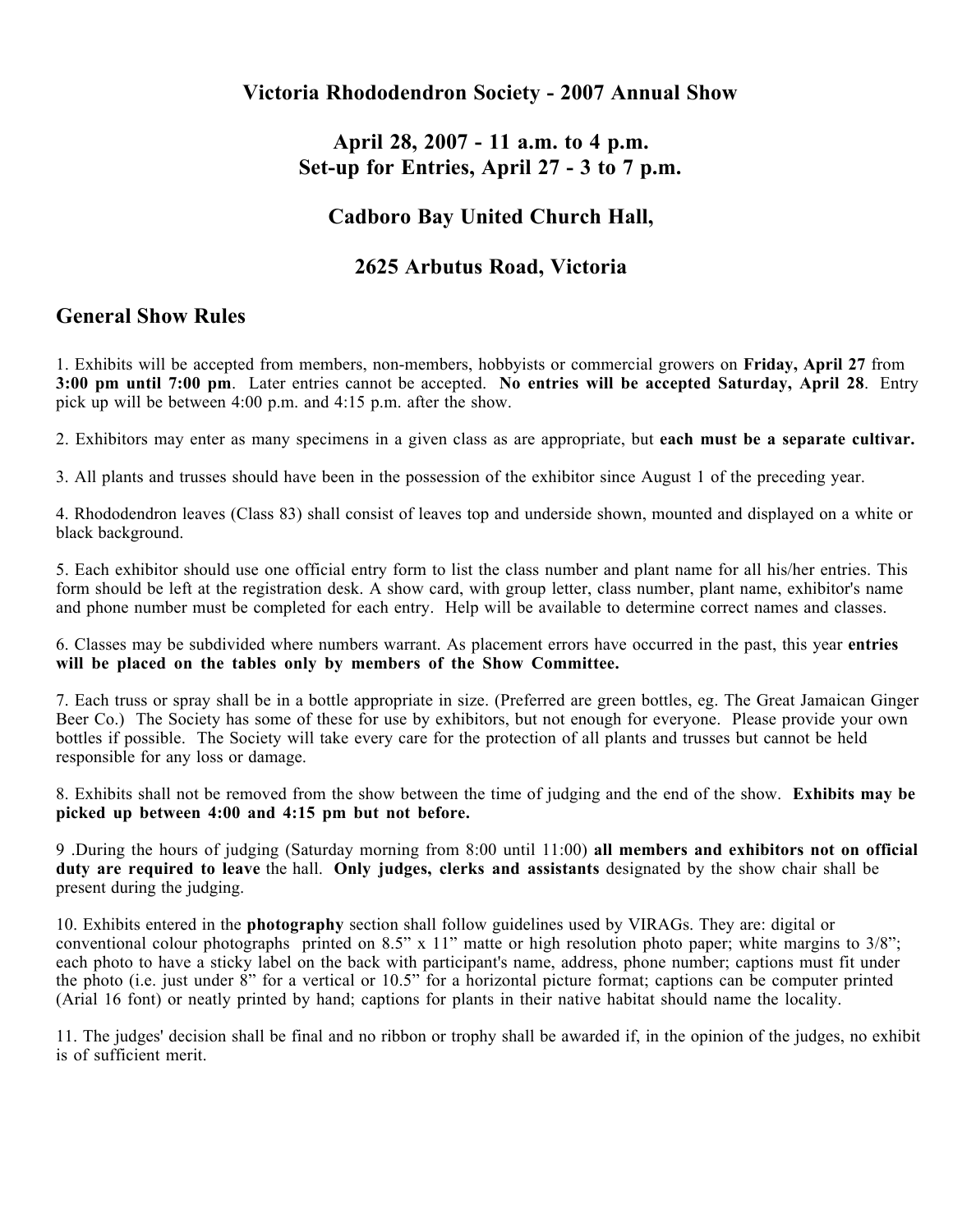## **Awards**

**1. The de Rothschild Challenge Trophy**, a perpetual silver cup given to the Victoria Rhododendron Society in 1989 by Edmond de Rothschild, shall be awarded for the best rhododendron entry in the show whatever the class. The winning entry shall receive a silver keeper cup. A repeat winner will have engraving added to their original keeper.

**2. The Gibson Memorial Trophy** given by Ken and Dot Gibson to honour Ken's mother shall be awarded to the exhibitor accumulating the most points.

**3. The Fraser Memorial Trophy** given by the Society shall be awarded to the best truss or spray of a Vancouver Island hybrid.

**4. The Jim Calder Memorial Trophy** given by Evelyn and Nick Weesjes shall be awarded to the best species truss or spray.

**5. The Jean and Norman Todd Trophy** shall be awarded to the best lepidote species grown in a container.

**6. The Angus and Mary Boyd Trophy** shall be awarded for the best entry by a novice (i.e. a person who has not previously won a trophy in a show sponsored by the Victoria Rhododendron Society.)

**7. The Mary Henderson Trophy** donated in her name by her family shall be awarded for the best hybrid rhododendron truss or spray.

**8. The Herman and Hella Vaartnou Plate** shall be awarded to the best rhododendron (not azalea) truss or spray that is fragrant (Class 56).

**9. Mary's Memorial** shall be awarded to the best rhododendron companion plant (flower, spray or plant).

**10.** The **Alec McCarter Bowl** shall be awarded to the best Northwest hybrid. Eligible plants will have been hybridized in Washington State or British Columbia.

**11.** The **Webb Trophy** shall be awarded to the 'People's Choice' selection. The winner will be announced in the May Newsletter.

## **District One Meeting**

How many would attend a **Species Day** workshop if it were held in Vancouver and what would the number be if it were held in Victoria? There are a number of District One members who have not attended one of these but would like to. They feel that it takes too much time to attend when it is being held in Seattle and it also is quite expensive. It should take less travel and be less expensive if held in either Victoria or Vancouver or maybe alternate between the two cities. Please advise mdeweese@shaw.ca or 250-748-0538 so she can report approximate numbers to the March 4th District One meeting.

## **Haiku Philosophy by Joe and Linda Harvey**

Disastrous weather Snow, flood, wind, frost endlessly It is just winter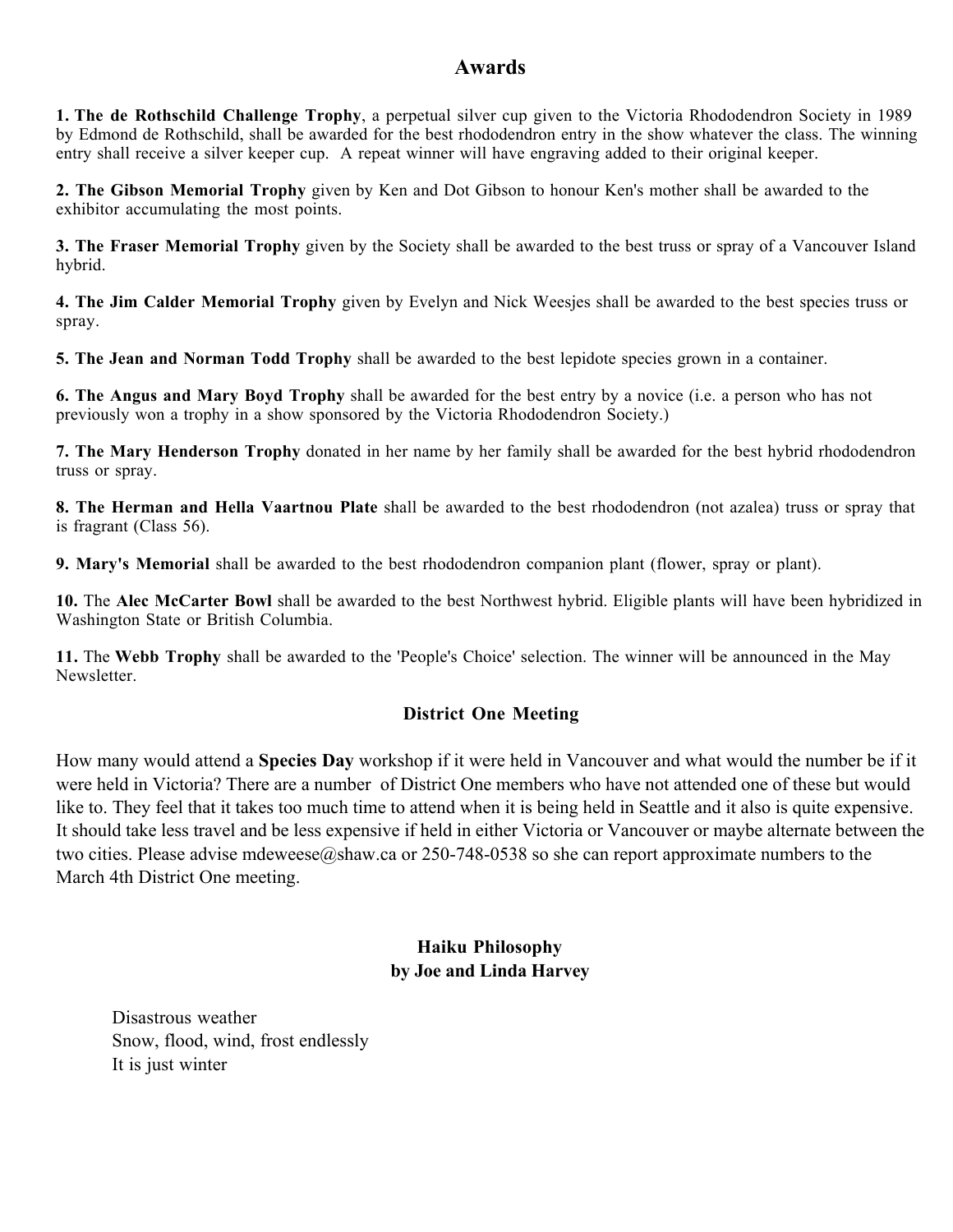#### **Victoria Rhododendron Show Schedule 2007**

| A. | <b>SPECIES</b> (Greer pages 80 to 83)          | <b>NEW HYBRIDS</b> (truss or spray - must have been grown<br>D. |  |
|----|------------------------------------------------|-----------------------------------------------------------------|--|
|    | <b>LEPIDOTE</b> (truss or spray)               | from seed by exhibitor)                                         |  |
|    | 1. Section Pogonanthum (Anthopogon)            | 54. (e.g. from ARS seed) (a) lepidote (b) elepidote             |  |
|    | 2. Sub-section Booothia                        | (c) azalea                                                      |  |
|    | 3.<br>Campylogyna                              | 55. Hybridized & grown from seed by exhibitor                   |  |
|    | 4.<br>Cinnabarina                              | (a) Rhododendron (b) Azalea                                     |  |
|    | 5.<br>Edgeworthia                              | E.<br><b>FRAGRANT RHODODENDRON</b> (truss or spray)             |  |
|    | 6.<br>Glauca                                   | 56. For best fragrance of a rhododendron, species               |  |
|    | 7.<br>Heliolepida                              | or hybrid, but NOT an AZALEA                                    |  |
|    | 8.<br>Lapponica                                | F.<br><b>RHODODENDRON PLANTS</b>                                |  |
|    | 9.<br>Maddenia (a) outdoor (b) with protection | 57. Lepidote species                                            |  |
|    | 10.<br>Triflora (a) Augustinii (b) all others  | 58. Elepidote species                                           |  |
|    | 11. Any lepidote not above                     | 59. Lepidote hybrid                                             |  |
|    | <b>ELEPIDOTE</b> (truss)                       | 60. Elepidote hybrid                                            |  |
|    | 12. Sub-section Arborea                        | 61. Foliage plant, not necessarily in bloom                     |  |
|    | 13.<br>Barbata                                 | (species or hybrid)                                             |  |
|    | 14.<br>Campanulata                             | 62. Vireya, species or hybrid                                   |  |
|    | 15.<br>Falconera & Grandia                     | <b>AZALEA SPECIES</b> (truss or spray)<br>G.                    |  |
|    | 16.<br>Fortunea                                | 63. Deciduous                                                   |  |
|    | 17.<br>Irrorata                                | 64. Evergreen                                                   |  |
|    | 18.<br>Neriiflora                              | Н.<br><b>AZALEA: EVERGREEN HYBRIDS</b> (truss or spray)         |  |
|    | Pontica<br>19.                                 | 65. Red                                                         |  |
|    | (a)yakushimanum (b) all others                 | 66. White                                                       |  |
|    | 20.<br>Taliensia                               | 67. Pink                                                        |  |
|    | 21.<br>Thomsonia                               | 68. Blue/purple                                                 |  |
| B. | 22. Any elepidote not above                    | 69. Orange/salmon<br>I                                          |  |
|    | <b>HYBRIDS</b>                                 | <b>AZALEA: DECIDUOUS HYBRIDS</b> (truss or spray)<br>70. Red    |  |
|    | <b>ELEPIDOTE</b> (truss)<br>23. Red            | 71. White                                                       |  |
|    | 24. Red with flair/blotch                      | 72. Pink                                                        |  |
|    | 25. Red multicolour                            | 73. Yellow                                                      |  |
|    | 26. White                                      | 74. Orange/salmon                                               |  |
|    | 27. White with flair/blotch                    | J.<br><b>AZALEA PLANTS</b>                                      |  |
|    | 28. White multicolour                          | 75. Evergreen - species or hybrid                               |  |
|    | 29. Pink                                       | 76. Deciduous - species or hybrid                               |  |
|    | 30. Pink with flair/blotch                     | 77. Foliage plant, not necessarily in bloom                     |  |
|    | 31 Pink multicolour                            | (species or hybrid)                                             |  |
|    | 32. Dark pink/rose                             | К.<br><b>AZALEADENDRON</b>                                      |  |
|    | 33. Dark pink/rose with flair/blotch           | 78. Any azaleadendron - plant, spray or truss                   |  |
|    | 34. williamsianum hybrids (a) pink             | <b>COMPANION PLANTS</b><br>L.                                   |  |
|    | (b) white/creamy/yellow                        | 79. (<br>a) Camellia truss (a1) floating flower and leaves      |  |
|    |                                                | (b) Magnolia                                                    |  |
|    |                                                | (c)Other - Non-Woody                                            |  |
|    |                                                | (d) Other - Woody                                               |  |
|    | 35. Blue/mauve/purple                          | M.<br><b>DISPLAYS</b>                                           |  |
|    | 36. Blue/mauve/purple with flair/blotch        | 80. Arrangements - rhododendron or azalea flowers               |  |
|    | 37. Blue/mauve/purple multicolour              | 81. Bonsai - rhododendron or azalea, less than 24 inches        |  |
|    | 38. Cream                                      | 82 Educational                                                  |  |
|    | 39. Cream with flair/blotch                    | 83. Exhibit of leaves                                           |  |
|    | 40. Cream multicolour                          | 84. Photography (a) colour (b) black and white                  |  |
|    | 41. Yellow                                     | N.<br><b>NORTHWEST HYBRID (WASHINGTON-B.C.)</b>                 |  |
|    | 42. Yellow with flair/blotch                   | 85. LEPIDOTE OR ELEPIDOTE (truss)                               |  |
|    |                                                |                                                                 |  |

- 
- 43. Yellow multicolour **O. HAMMERHEADS** 44. Orange/salmon 86. **ELEPIDOTE** (truss)
- 45. Orange/salmon with flair/blotch
- 46. Orange/salmon multicolour Lax An open, loose truss with drooping pedicels

# **LEPIDOTE HYBRIDS** (truss or (flower stalks) e.g. Fabia spray) (flower stalks) e.g. Fabia spray)

- 47. White lepidote colour e.g. Mrs. T.H. Lowinsky, Mrs. Frunival,
- 
- 48. Pink lepidote Golden Wit<br>
49. Blue/mauve/purple lepidote the Golden Golden Wit<br>
Elepidote v
- 
- 
- 51. Yellow lepidote . e.g. maddenii, impeditum
- 49. Blue/mauve/purple lepidote Elepidote without scales e.g.arboreum, fortunei, Vulcan 50. Cream lepidote without scales on leaves 50. Cream lepidote Lepidote - scurfy - with minute scales on leaves 51. Yellow lepidote - scurfy - with minute scales on leaves e.g. maddenii, impeditum

Flair/blotch - A spotty or solid patch of a different shade or

**NOTES:**

Truss - a single rachis (i.e. all flowers coming from one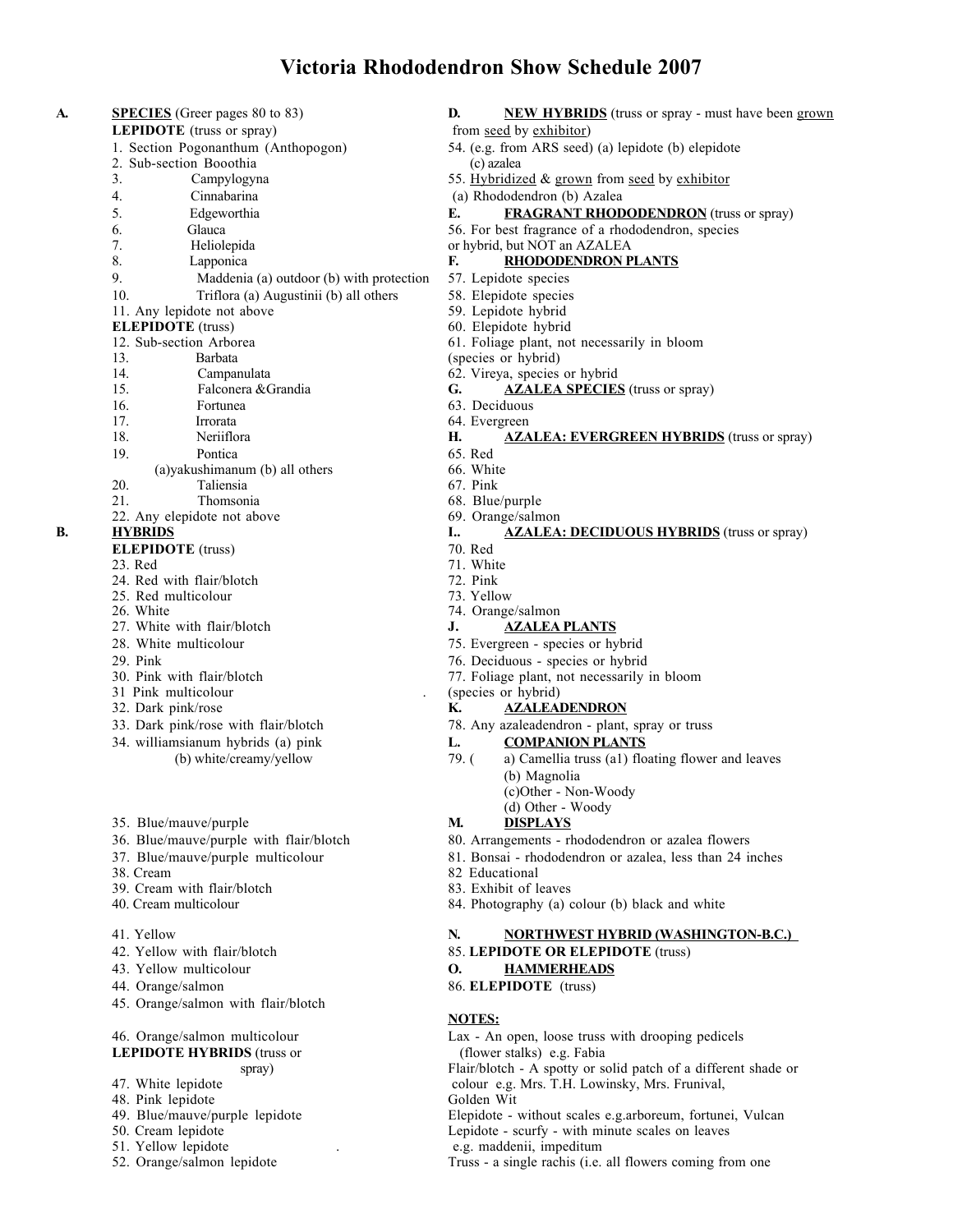## **April 9th Speaker MIKE C. SNOWDEN BEM. AHRHS**

**Mike Snowden** will be our speaker on the evening of April 9th. Mike is a recently retired Head Gardener at the famous garden Rowallane, in County Down, Northern Ireland.

He began his career in horticulture working as a landscape gardener, then working in 'Local Authority Parks' for several years. During this time he took courses at home, and passed the examination of the Royal Horticultural Society.

He became propagator at Harewood House, in Yorkshire, where propagating rhododendrons formed a considerable part of his work, then moved to Bodnant Garden in North Wales as part of the propagating team there.

With this accumulation of experience in major British gardens, he moved on to take up the position of Head Gardener at Erddig, near Wrexham, also in North Wales, where he was responsible for a major restoration of the formal 18th-century garden, its overlays, and the immediate surrounding area. He says that he has 'always had a preference for a holistic approach to gardening'. It was at this point that he took up the position of Head Gardener at Rowallane, eventually becoming responsible for the total management as Property Manager. Rowallane is 'executed on a natural landscape'. The garden was begun in the 1850s by the Rev John Moore, and continued by his nephew Hugh Armitage-Moore, who introduced numerous trees and shrubs including many rhododendrons, both species and hybrids. It was taken over by The National Trust in 1955.

Mike was awarded the British Empire Medal while still at Erddig, and became an Associate of Honour of the Royal Horticultural Society while at Rowallane. He also received the J. A. Whaley Medal for his work with rhododendrons.

He retired from Rowallane in 2000, and continues to live in Saintfield, County Down, Northern Ireland, with his evidently very supportive and inspirational wife June. They continue to be involved in the 'world of gardening within Ireland and beyond'.

53. Truss or spray (a)Rhododendron Spray - multi stems emerging from a single stem. Height is (b) Azalea measured from the top of the container and must be (c)Rhodo Plant, (c1) Azalea Plant under 16 inches. Width cannot exceed height. under 16 inches. Width cannot exceed height.

to hearing his talk,

Known as a lively speaker, Mike has been the Director of one of Northern Ireland's most distinguished gardens. We should all be looking forward

**'Rowallane; a special garden in the North of Ireland'**.

> Joe Ronsley Margaret deWeese

#### **February Presentations**

Jason Jones on Macrophotography segued beautifully into Agnes and Dave Lynns' presentation of local wildflowers in the months of April and May. All of us came away inspired by the beauty of closeup photography showing the textures, the flower parts, the dew and the raindrops. As a viewer I marvelled at the diversity of wildflowers we are privileged to have in areas so near to hand: Satin flowers *Sisyrinchium douglasii,* Chocolate lilies *Fritilleria camschatcensis, lanceolata ,* Shooting Stars *Dodecatheon hendersonii* , Ladyslippers *Calypso bulbosa*, pinks and white Easter Lilies *Erythronium montanum, oregonum*,*revolutum*. The Wild Ginger, golden Indian Paintbrush, *Castilleja leveisecta* wild delphiniums, camass, the blue, the blue and white and the white Death Camass, the mosses and Jason's rhododendron hybrid closeups all refreshed our winter-weary minds with the promise of spring. Congratulations to Jason for his picture of R.'Nancy Evans', the Pacific Northwest Hybrid selection of the Year on pg. 43 of the spring ARS Journal.

## **Rhododendrons & Azaleas A Colour Guide by Kenneth Cox**

#### **reviewed by Norman Todd**

This recently published book from the famous Scottish Cox family maintains the acquisition momentum if one wants to keep up to date on rhododendrons. The basic format is the same as the one that Harold Greer has used in his *Guidebook to Available*